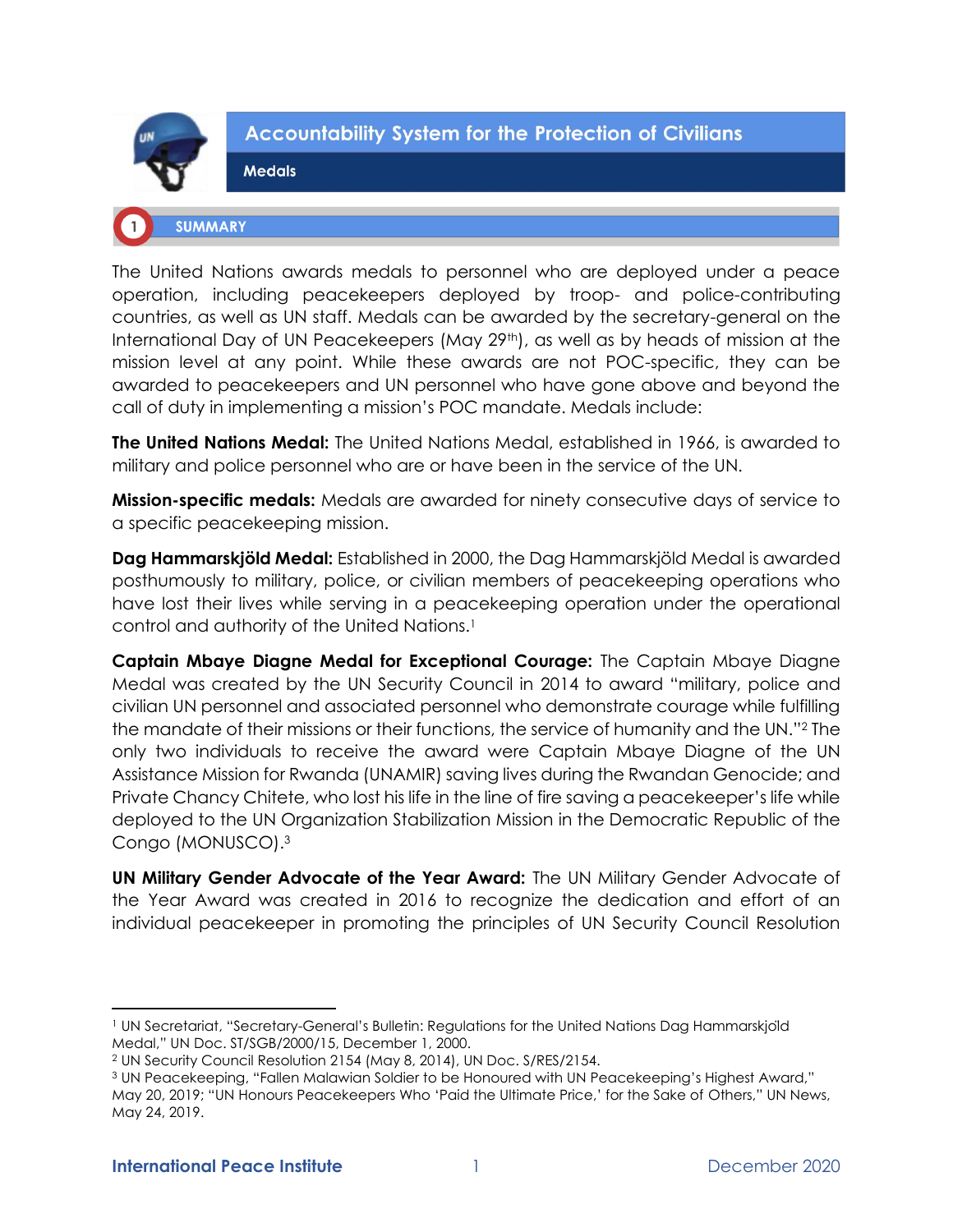1325 on women, peace, and security.<sup>4</sup> Five individuals have received the award thus far. Force commanders and heads of mission nominate individuals for this award.

#### **RELEVANCE TO THE PROTECTION OF CIVILIANS**  $\left( 2 \right)$

The Captain Mbaye Diagne Medal for Exceptional Courage has only been awarded for a POC-specific occurrence once when it was awarded to Captain Diagne himself for saving hundreds of lives in Rwanda.

Mission medals are always awarded to individuals who have served for the expected period of deployment, provided they have not been convicted of serious misconduct or crimes during their assignment. However, when missions award medals to troop contingents and police units, reference can be made to the individual or unit's contribution to POC.

There are instances of general medals being awarded to individual peacekeepers or contingents based on their ability and performance to carry out mandated tasks, including POC. While not a comprehensive list, these include:

- The force commander of the UN Mission in South Sudan (UNMISS) awarding UN medals to fifty Indian peacekeepers in Bor in 2019 for their service in "protecting civilians and building durable peace" by carrying out patrols across the region and providing a secure environment for 2,500 civilians at the UN POC site at Bor.<sup>5</sup>
- The awarding of UN medals to 320 police officers from the Nepalese formed police unit in UNMISS in 2017 for carrying out a wide range of activities, including protecting civilians in South Sudan.<sup>6</sup>

According to a UN staff member, there were internal discussions in the UN Multidimensional Integrated Stabilization Mission in Mali (MINUSMA) about creating an

<sup>4</sup> UN Peacekeeping, "Gender Advocate of the Year Award," available at

<https://peacekeeping.un.org/en/gender-advocate-of-year-award> .

<sup>5</sup> UN Peacekeeping, "UNMISS Force Commander Awards UN Medal to Indian Peacekeepers in Bor," October 13, 2017.

<sup>6</sup> UN Peacekeeping, "Nepalese Formed Police Unit Awarded UN Medal for Service in South Sudan," November 15, 2017.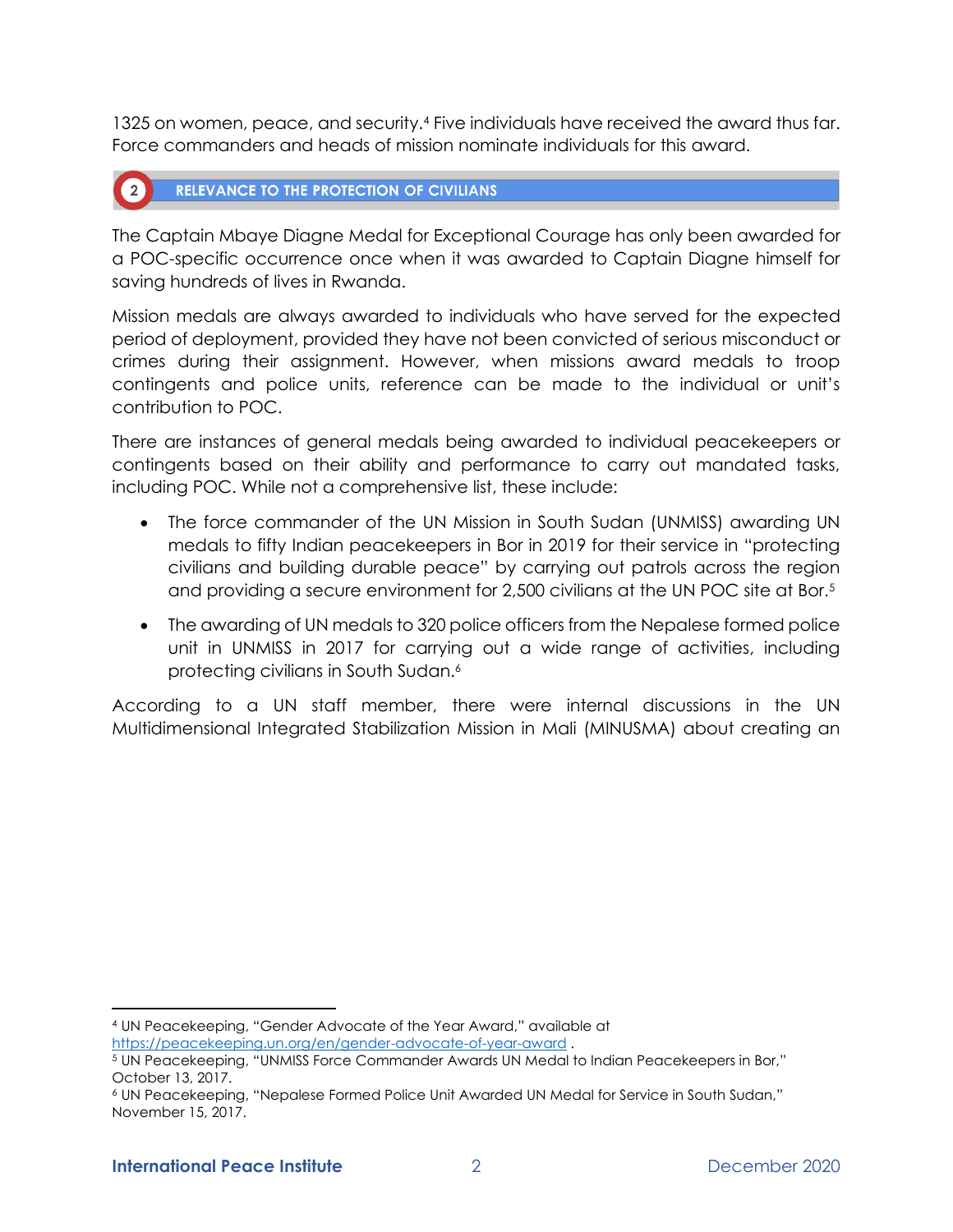award specifically for POC to incentivize personnel to prioritize protection. However, no new measure or award materialized.



#### **Governing rules**

Some of the medals are automatically awarded to uniformed personnel who served in peace operations. Others recognize outstanding performance. The rules for awarding the Captain Diagne Medal are defined in UN guidelines.<sup>7</sup>

#### **Process and functioning**

The United Nations Medal and mission-specific medals are automatically awarded to uniformed personnel who serve for the UN and or for a specific mission, respectively. They are not related to outstanding performance. The Dag Hammarskjöld Medal, similarly, is automatically awarded to those who die during UN service.

The Captain Mbaye Diagne Medal for Exceptional Courage can be awarded to military, police, and civilian UN personnel and associated personnel who demonstrate a level of courage as set by Captain Diagne, who saved "hundreds of, or perhaps even a thousand, of Rwandans from death during the 1994 Genocide."<sup>8</sup> Any UN uniformed or civilian personnel, or any person or entity outside of the UN, may submit a nomination to the head of the mission. Missions have a standing panel that evaluates the nominated candidates and advises the head of mission on nominations for the medal. Following consultations at the mission level, the head of mission submits the recommendation to the under-secretaries-general for peace operations, political and peacebuilding affairs, and operational support and the high commissioner for human rights. Following consultations at the headquarters level, the secretary-general makes a final decision. The ceremony for the award takes place on the International Day of UN Peacekeepers. Individuals who have engaged in misconduct, including sexual exploitation and abuse, while serving in the UN or who have been repatriated or separated on disciplinary

<sup>7</sup> UN Departments of Peacekeeping Operations, Political Affairs, and Field Support and the Office of the UN High Commissioner for Human Rights, "Awarding the Captain Mbaye Diagne Medal for Exceptional Courage: Guidelines," UN Doc. PK/G/2016.18, July 2016. 8 Ibid.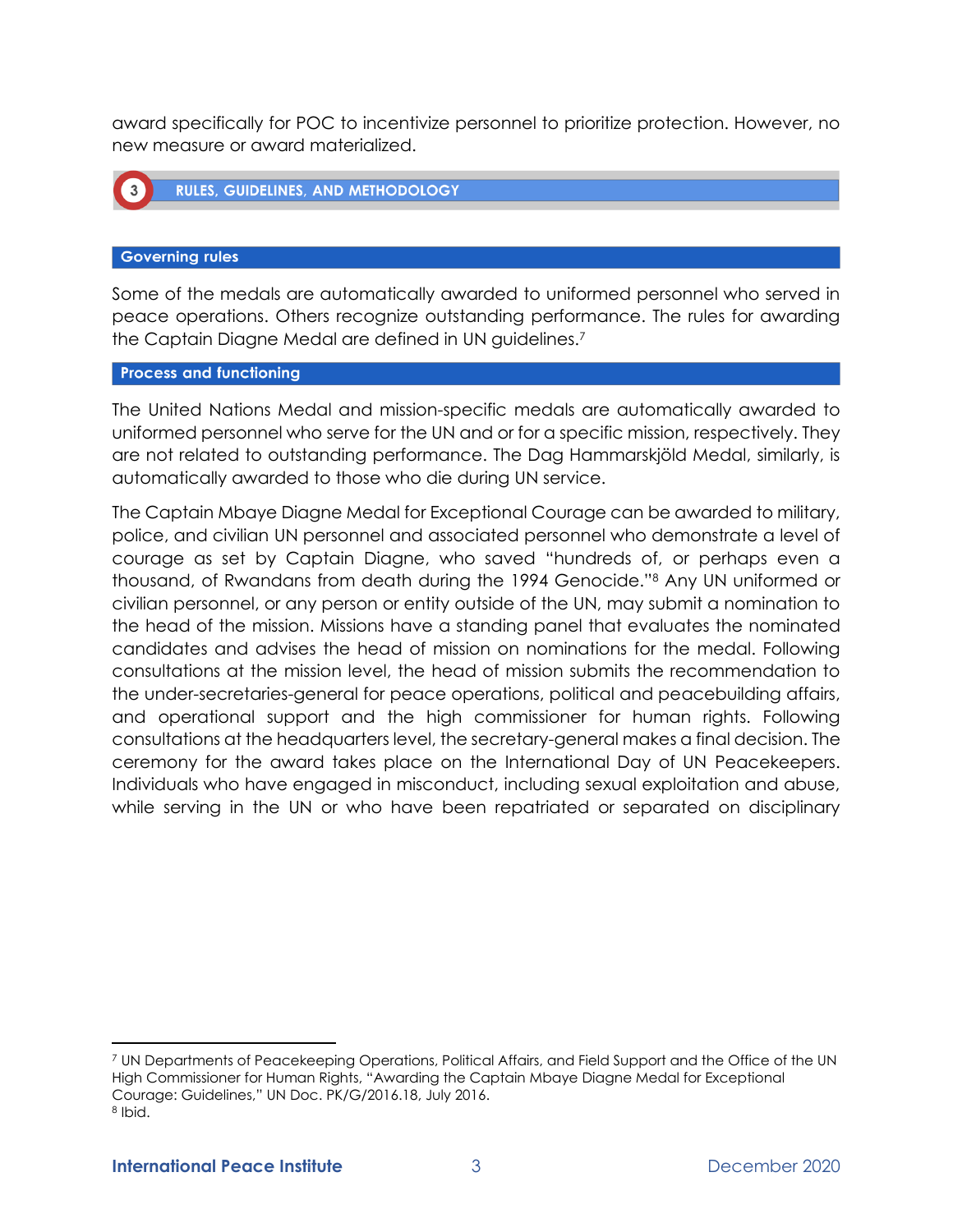grounds or for unsatisfactory performance while in the service of the UN are not eligible for the Captain Diagne Medal.



**ANALYSIS** 

Most UN awards do not reflect actual performance. Rather, they commemorate service to UN peace operations.

Medals that do reward exceptional performance in carrying out mandated tasks are rarely awarded, as demonstrated by the Captain Diagne Medal, which has only been awarded twice. As such, it is unclear whether medals successfully motivate and incentivize uniformed and civilian personnel to carry out their mandated tasks in an exceptional manner. The guidelines for medals (as well as a comprehensive and accessible list of all medals) are not well known by UN staff or the public.

Most of the existing awards are also for uniformed personnel. There are few ways to recognize civilian staff beyond their individual performance appraisals.

Timing

| <b>Regular process</b>                      | X | Nominations for awards are regularly<br>accepted. More ubiquitous awards<br>(such as mission-specific awards<br>contingent on participation and<br>deployment to a UN mission) are also<br>given on a regular basis. |
|---------------------------------------------|---|----------------------------------------------------------------------------------------------------------------------------------------------------------------------------------------------------------------------|
| <b>Extraordinary measure after incident</b> | X | While nominations for medals based on<br>exceptional performance are regularly<br>accepted, medals such as the Captain<br>Diagne Medal can be given following or<br>during an incident.                              |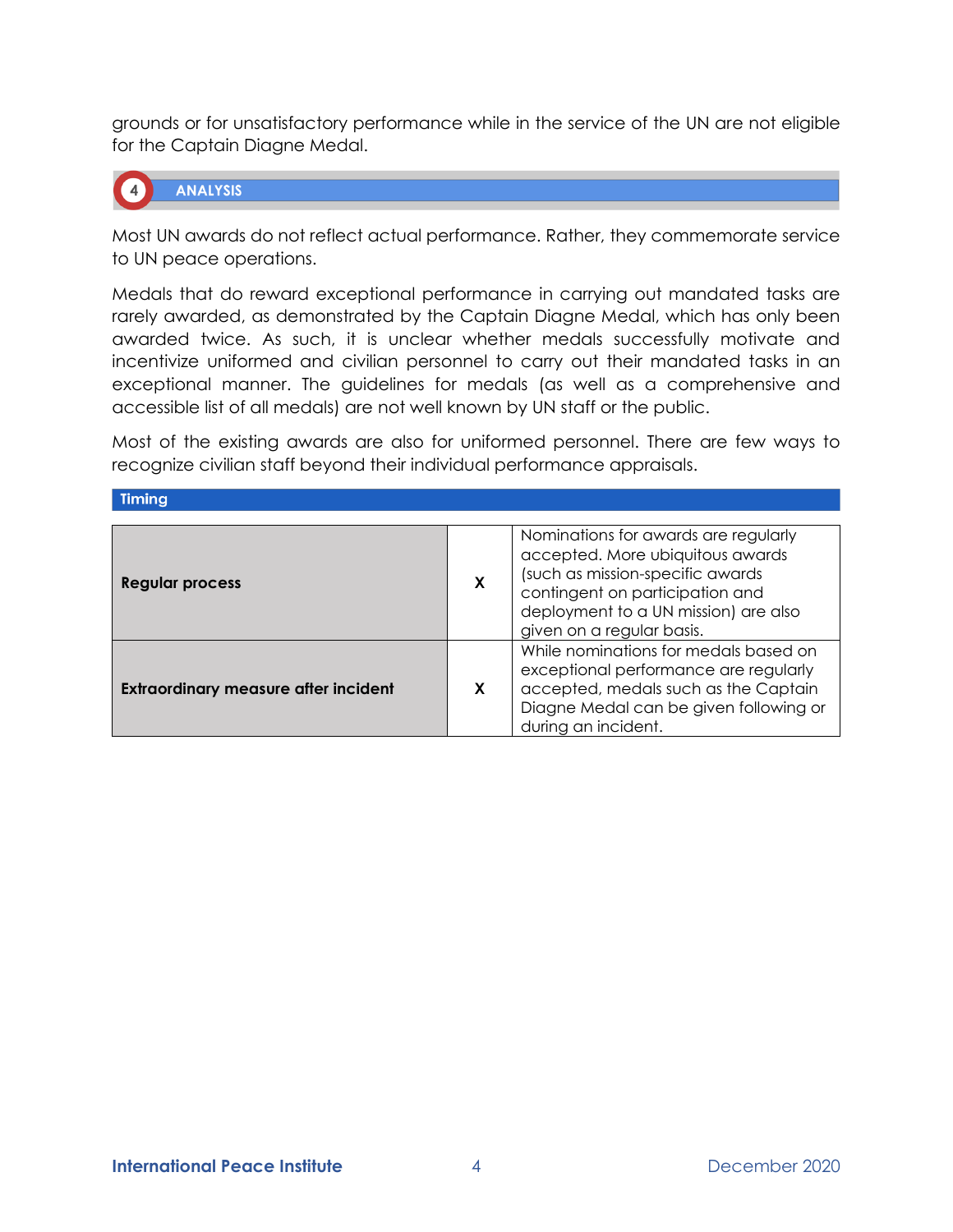#### **Actors and answerability structure**

Medals that are automatically awarded for serving in peacekeeping missions do not promote accountability, since they are not based on performance. However, the Captain Diagne Medal or the UN Military Gender Advocate of the Year Award do reward good performance in carrying out mandated tasks, including POC. They can enhance peacekeepers' sense of accountability to the United Nations as a whole, as well as to the missions and components in which they serve. Given that individuals can be nominated for these awards by those outside of UN peacekeeping, they could allow civilian populations to promote accountability for peacekeepers, though it is unclear whether local nominations have been taken into consideration and to what extent the public is aware of the process. The nomination process goes through the mission, UN headquarters, and then the secretary-general. The secretary-general, after receiving input from various individuals in the mission and at headquarters, makes the final decision.

| Held<br>accountable by                                |                 | <b>Individuals</b> | Unit            |        |                 | <b>Mission</b> | Secre-                    | Contri-<br>buting | <b>Security</b><br>Council/ | Member | Population | Other |
|-------------------------------------------------------|-----------------|--------------------|-----------------|--------|-----------------|----------------|---------------------------|-------------------|-----------------------------|--------|------------|-------|
|                                                       |                 |                    | <b>Military</b> | Police | <b>Civilian</b> |                | tariat                    | countries         | 5th Com-<br>mittee          | states |            |       |
| <b>Individuals</b>                                    |                 | X                  | X               | X      | X               | X              | $\boldsymbol{\mathsf{X}}$ |                   |                             |        | X          | X     |
| Unit/<br>section/<br>component                        | <b>Military</b> |                    |                 |        |                 |                |                           |                   |                             |        |            |       |
|                                                       | Police          |                    |                 |        |                 |                |                           |                   |                             |        |            |       |
|                                                       | Civilian        |                    |                 |        |                 |                |                           |                   |                             |        |            |       |
| <b>Mission</b>                                        |                 |                    |                 |        |                 |                |                           |                   |                             |        |            |       |
| Secretariat                                           |                 |                    |                 |        |                 |                |                           |                   |                             |        |            |       |
| Contributing<br>countries                             |                 |                    |                 |        |                 |                |                           |                   |                             |        |            |       |
| <b>Member states</b>                                  |                 |                    |                 |        |                 |                |                           |                   |                             |        |            |       |
| <b>Security Council/</b><br>5 <sup>th</sup> Committee |                 |                    |                 |        |                 |                |                           |                   |                             |        |            |       |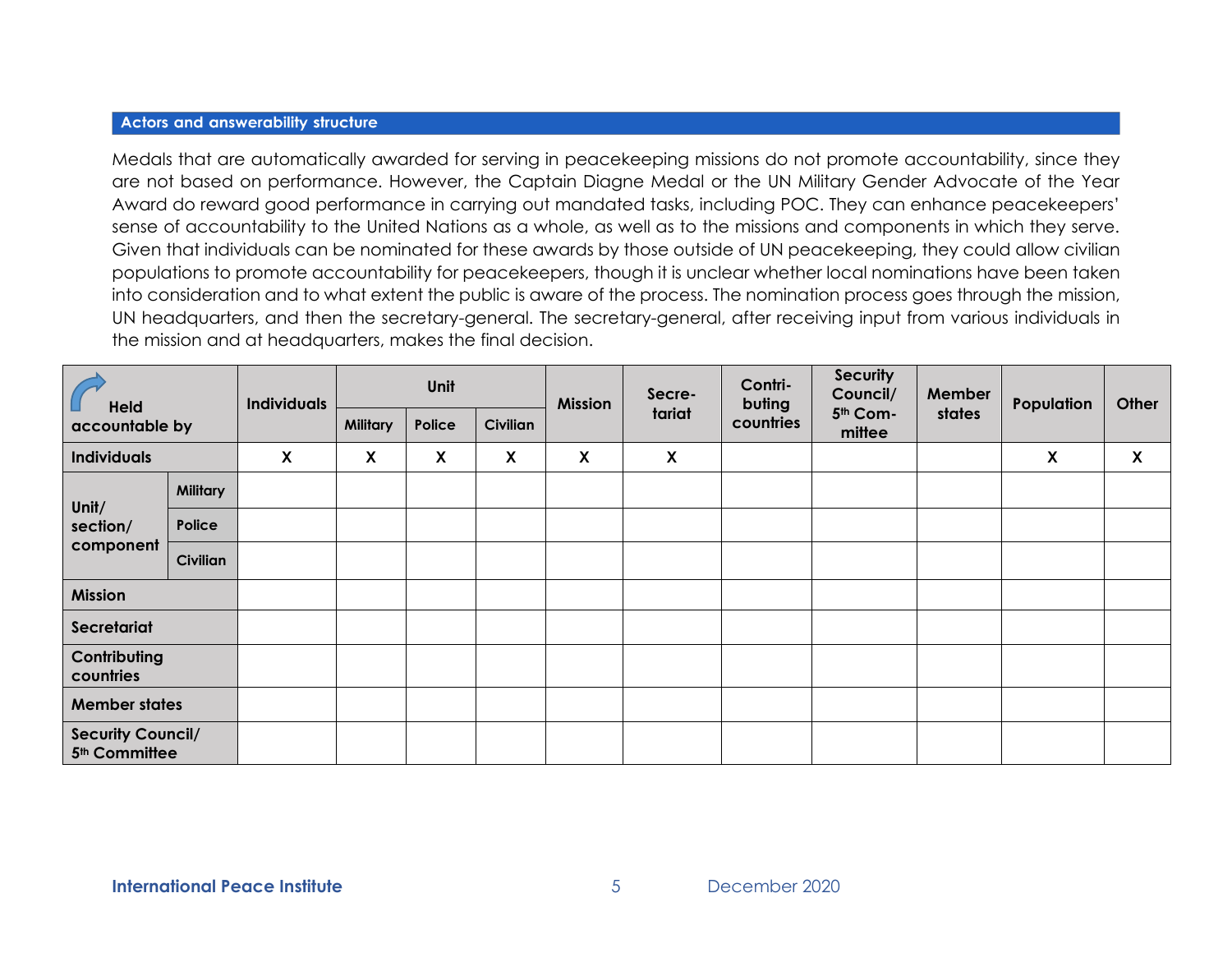### Scope and objective

Some of the medals can be considered performance-based accountability tools.

| <b>Collect best</b><br>practices and<br>lessons learned |   |                                                                                                                                                                                                                                                                              |
|---------------------------------------------------------|---|------------------------------------------------------------------------------------------------------------------------------------------------------------------------------------------------------------------------------------------------------------------------------|
| <b>Track performance</b>                                | X | Awards seek to reward good and exceptional<br>performance. As such, the performance of contingents<br>and individuals within contingents is tracked and<br>monitored, and force commanders and police<br>commissioners issue recommendations detailing their<br>performance. |
| <b>Establish facts and</b><br>circumstances             |   |                                                                                                                                                                                                                                                                              |
| <b>Establish</b><br>responsibility                      |   |                                                                                                                                                                                                                                                                              |
| <b>Identify structural</b><br>and systemic issues       |   |                                                                                                                                                                                                                                                                              |

#### Type of accountability

Given that the Captain Diagne Medal and the UN Military Gender Advocate of the Year Award seek to award exceptional performance, they can be considered organizational tools that enhance internal performance accountability.

#### Outcome

| Learn           | <b>Disseminate and integrate</b><br>internally |              |                                                                                                                                                                                                                                                                                                                                                                          |
|-----------------|------------------------------------------------|--------------|--------------------------------------------------------------------------------------------------------------------------------------------------------------------------------------------------------------------------------------------------------------------------------------------------------------------------------------------------------------------------|
|                 | <b>Account for publicly</b>                    |              |                                                                                                                                                                                                                                                                                                                                                                          |
|                 | Improve internal processes                     |              |                                                                                                                                                                                                                                                                                                                                                                          |
| Correct         | Inform the selection of<br>personnel           |              |                                                                                                                                                                                                                                                                                                                                                                          |
|                 | <b>Recommend sanctions</b>                     |              |                                                                                                                                                                                                                                                                                                                                                                          |
| <b>Sanction</b> | <b>Establish incentives</b>                    | $\mathbf{x}$ | The Captain Diagne Medal honors<br>exceptional work and sacrifice. The UN<br>Military Gender Advocate of the Year<br>Award can also promote gender-<br>sensitive work and incentivize good<br>performance. The ceremonial<br>commemoration could incentivize<br>individuals to go above and beyond the<br>call of duty in carrying out mandated<br>tasks, including POC. |